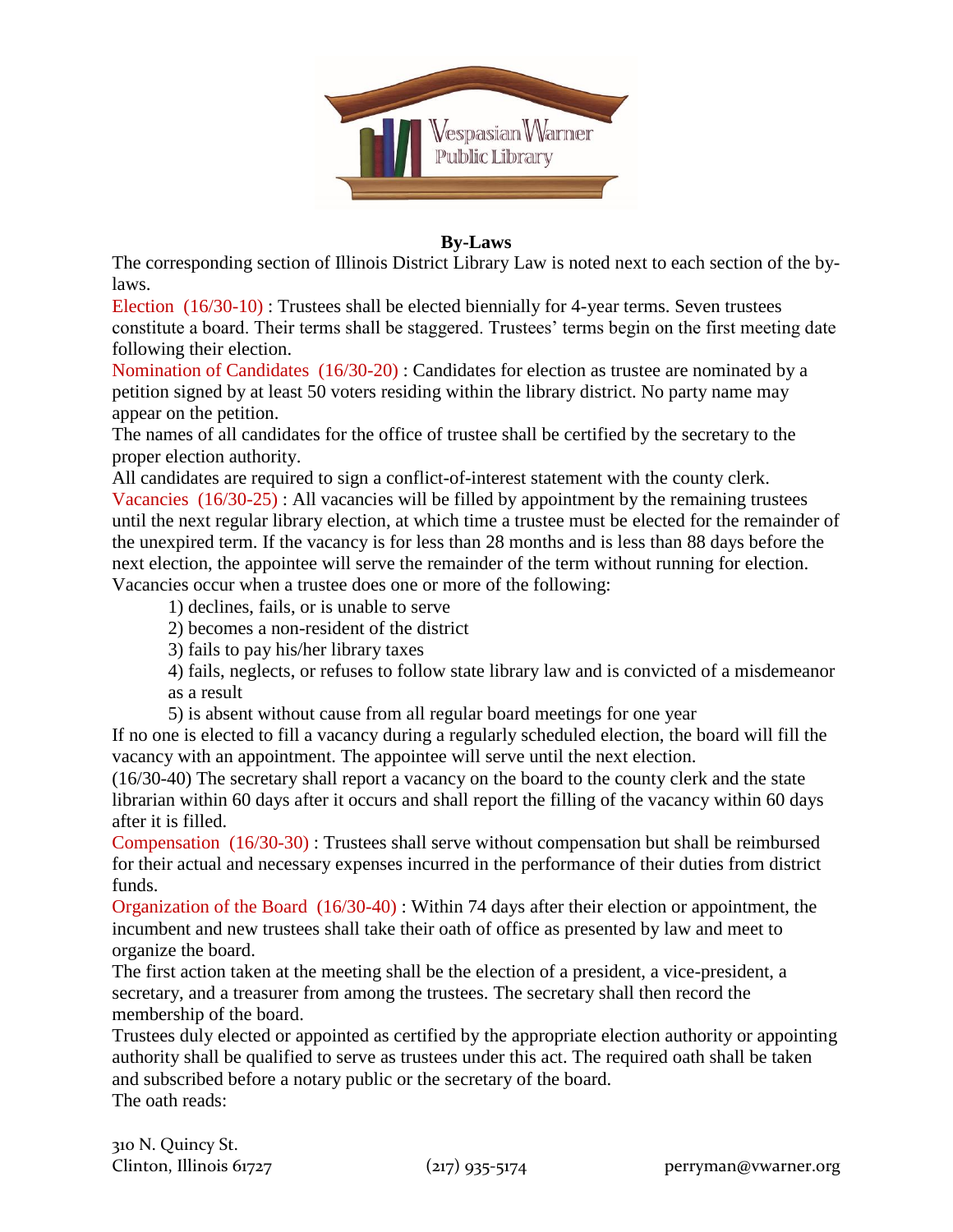

"I do solemnly swear that I will support the Constitution of the United States, and the Constitution of the State of Illinois, and that I will faithfully discharge the duties of the office of trustee of the VWPLD to the best of my ability."

Within 60 days after the organization of the board, the secretary shall file, with the county clerk and with the Illinois state librarian, a statement listing the names and addresses of the trustees and officers and their respective terms in office.

Officers shall serve until the next regular election of trustees, for terms not to exceed 2 years, and will continue in office until their successors are elected by the board. A vacancy in any office shall be filled by the board for the unexpired term.

Duties of Officers (16/30-45) : The duties of the officers of the board are:

1) The president shall preside over all meetings, appoint members of committees, and perform other such duties as the district may specify in its by-laws, policies, or other appropriate action. In his or her absence, the vice-president shall preside at meetings. If there is no vice-president, a temporary chairman shall be elected by the board. Neither the president nor any member acting in the absence of the president shall have veto powers.

2) The treasurer shall keep and maintain accounts and records of the district during his or her term in office, including a record of all receipts, disbursements, and balances in any funds.

An audit for each fiscal year shall be conducted by an accountant licensed to practice public accounting under the laws of the state of Illinois. At least three copies of the audit shall be filed with the board no later than the 90th day following the completion of the fiscal year. The audit report shall be filed with the state comptroller within 6 months after the close of the fiscal year. The audit shall include (1) total cash receipts from all sources; (2) total disbursements; and (3) discrepancies. The audit shall also certify (1) cash on hand as of July 1; (2) cash in the Working Cash Fund as of July 1 and the amounts outstanding and due to this fund; and (3) any other information deemed pertinent by the trustees. (Governmental Account Audit Act (50 ILCS 310/2 & 3) (from Ch. 85, par.702 & 703)).

The treasurer shall be bonded by the district. The amount of the bond shall be based upon a minimum of 50% of the total funds received by the district in the last fiscal year. Others who have access to district funds shall be bonded in the same amount. The cost of the bonds shall be paid by the district. All checks for disbursement of funds must be signed by two authorized persons. Those authorized to sign checks for the district are the treasurer, the president, the library director, and the business manager.

By law, any person, entity, public body, or agency having library district funds, property, or records in their possession must upon demand by any trustee transfer and release all such to the treasurer.

3) The secretary shall keep and maintain appropriate records for his or her term in office and shall include a record of the minutes of all meetings, the names of those in attendance, the ordinances enacted, resolutions, rules, and regulations adopted, and any other pertinent information which affects the operation of the district (16/30-65). The records shall be audited by two other trustees appointed by the president and shall be conducted each fiscal year and upon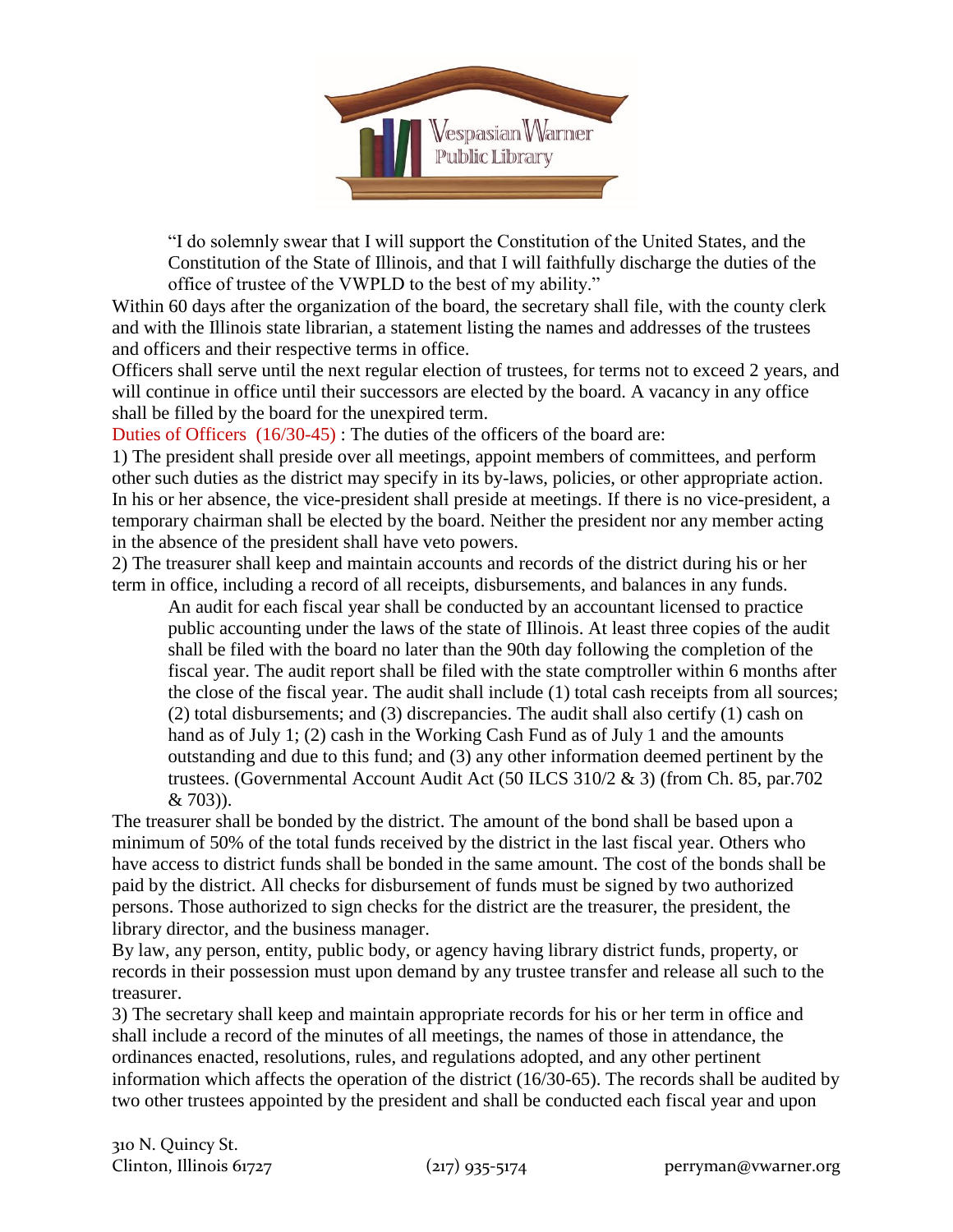

the change of secretaries. The audit report shall be filed no later than the 90th day following the completion of the fiscal year. The report shall certify the accuracy of the records of the secretary, their completeness, and list the discrepancies, if any. The report of the audit of the secretary's records shall be made a part of the secretary's records. The secretary shall have the power to administer oaths and affirmations for the purpose of complying with the Illinois Public Library District Act.

4) The board shall take whatever action is deemed necessary to cure the discrepancies reported to it by any audit committee.

Meetings / Quorum / Voting (16/30-50) : The board will meet a minimum of nine times each fiscal year. Each year the board must specify by ordinance the time, place, and dates. Special meetings may be called by the president, secretary, or by any 4 trustees. Board members shall attend all meetings and committee meetings to which they are assigned and shall carry out all special assignments promptly. The library director shall also attend all board and committee meetings to which he/she is assigned, except those meetings or parts of meetings in which the library director's salary and tenure are discussed. The library director and the board president will create the agenda for each meeting. It is the library director's responsibility to post all meeting agendas and minutes in accordance with the Open Meetings Act adopted by the State of Illinois (5 ILCS 120/). The board will follow all state laws governing meetings of public bodies and will adhere to the rubrics of the Open Meetings Act.

A quorum is 4 trustees. Votes must pass by a majority of those present. The secretary will record the results of all votes taken and will note absentees and abstentions.

**Virtual meetings:** A quorum need not be physically present at a meeting if the requirements in section 7(e) of OMA for a remote meeting during a public health disaster are met. These requirements are:

- A proper disaster declaration is in place;
- the president has determined that in-person meetings are not practical or prudent;
- all members are verified and can hear one another and all discussion and testimony;
- if the public is present, they can hear all discussion, testimony and votes of the members, and if public attendance isn't feasible because of the disaster, the board must make alternative arrangements for access (and provide notice), such as by telephone or a webbased link, for any interested member of the public to contemporaneously hear all discussion, testimony, and roll call votes;
- $\bullet$  one board member, chief legal counsel, or chief administrative officer (e.g. the library director) must be physically present at the regular meeting location, unless unfeasible;
- all votes must be conducted by roll call;
- proper notice must be given, and any closed session must be recorded;
- members attending remotely count towards a quorum and may fully participate;
- in additions to the requirements of section 2.06, the board must also keep a verbatim record, either audio or video, of the open meeting, and make the recording available to the public;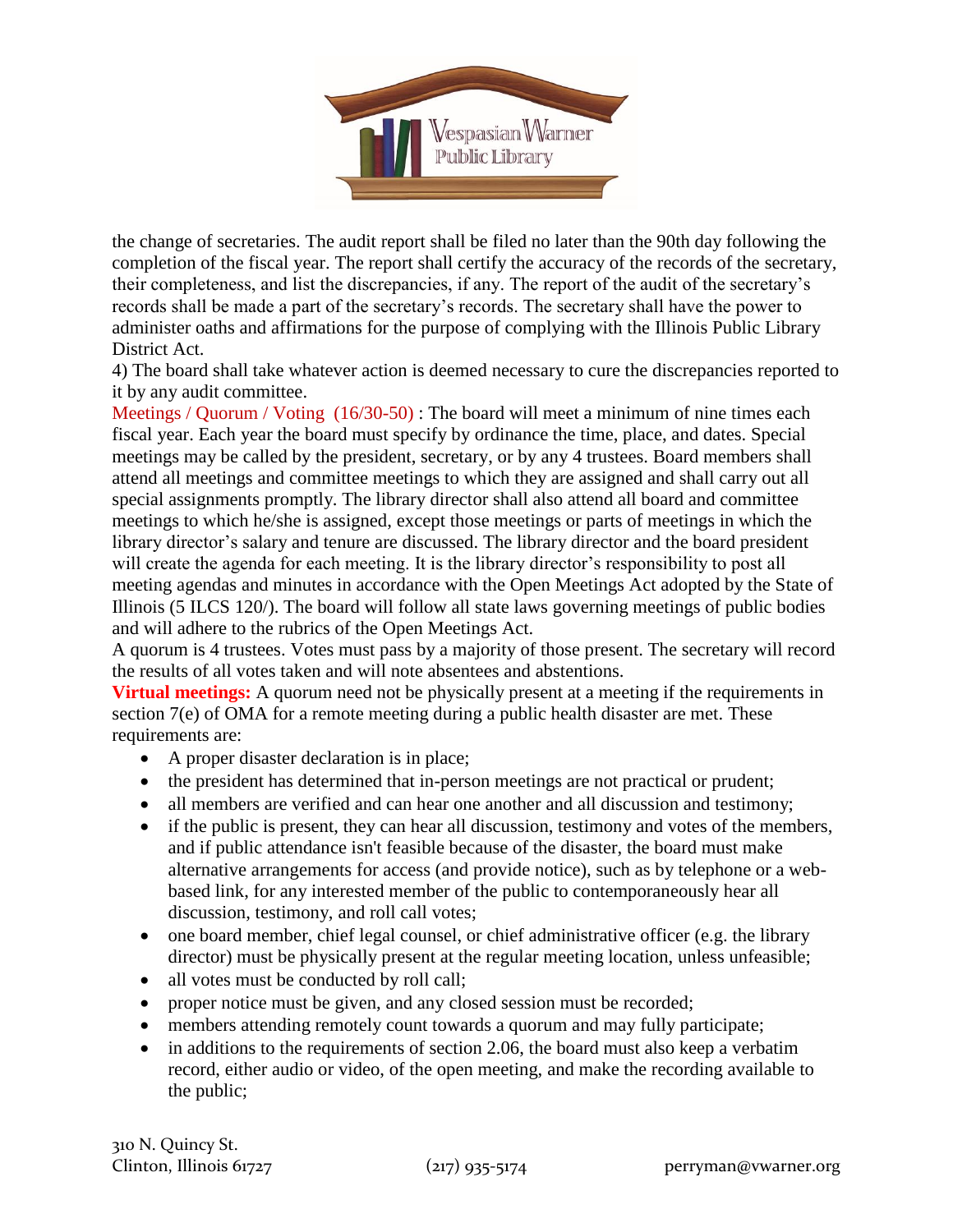

• the board bears all costs.

*Adopted April 14, 2021*

**Virtual attendance**: If a quorum is present, a majority of the board may allow a member to attend the meeting by "other means," but only if the member is prevented from physically attending because of one of the following reasons:

- personal illness or disability;
- employment purposes or the business of the board; or
- a family or other emergency.

*Adopted April 14, 2021*

**Postings**: The library director, or his or her designee, will post all board meeting and committee meeting agendas on the library's website and on the library's front door no fewer than 48 hours before the meeting. Approved minutes from all meetings will be posted on the library's website no fewer than three business days after approval. Minutes will remain on the library's website for one fiscal year before being removed. Physical copies of agendas and minutes will be kept in the library's records indefinitely.

**Public Comment:** Visitors are asked to introduce themselves and present any issues they wish to discuss. Visitors wishing to address specific agenda items will be granted two to five minutes at the discretion of the board president, not to exceed a total of twenty minutes.

*Adopted 2/21/2019; Amended 8/19/2020* Penalty for Trustee's Failure or Neglect to Discharge Duty (16/30-52) : Any trustee who fails or neglects to discharge any duty imposed upon him or her by library law is guilty of a petty offense and shall be fined not less \$25 or more than \$100 for each offence.

Powers of the Board of Trustees (16/30-55) : The board of trustees of a district shall carry out the spirit and intent of this act in establishing, supporting, and maintaining a public library or libraries within the district and for providing library service.

## **BOARD OF TRUSTEES**

Responsibility and Authority : The responsibility and authority of the board of trustees of the VWPLD is derived from the statutes of the state of Illinois.

The creation of public library districts was initiated by the passage of the Public Library District Act, effective July 17, 1967 (Illinois Laws 1967, p. 1684). The actions of the board of trustees are regulated by Article 4 of this act.

The board shall hire and set the salary of a qualified library director and pay an adequate salary within the means of the budget. The library director shall take primary responsibility for the administration of the library. The director shall have the authority to hire such other employees as may be necessary, to fix their compensation, and to remove such appointees, subject to the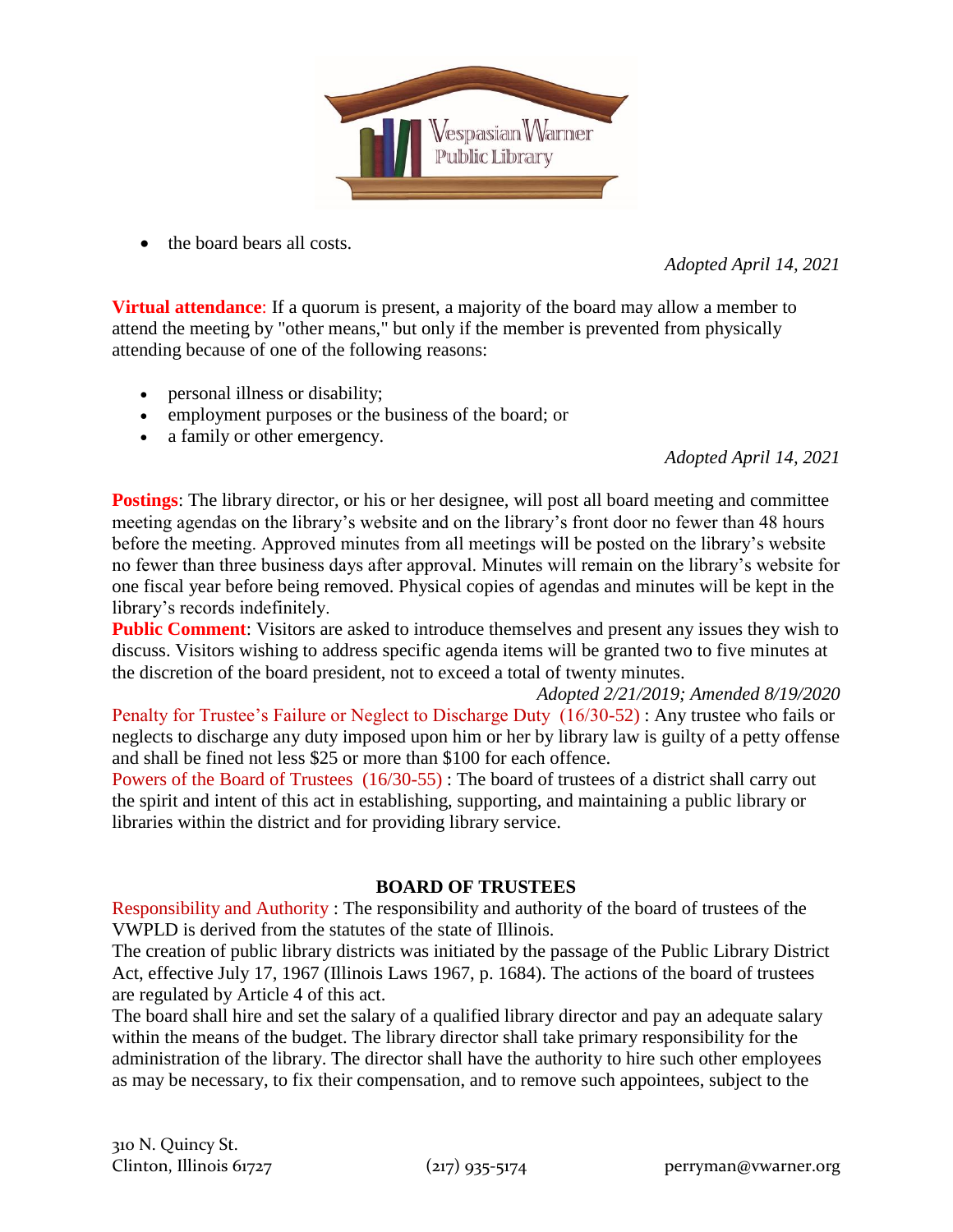

approval of the board. The board may also retain legal counsel and professional consultants as needed. (16/30-55.35)

The board shall determine and adopt written policies to govern operation, use, and programs of the library and shall adopt by-laws for board procedures. The library director shall recommend needed policies to the board and supply examples and sources of information. The library director shall carry out the policies as adopted by the board, interpret policies to staff and public, provide the board with recommendations and materials for study, and administer the library within the framework of the library's goals, objectives, policies, and budget.

The library director shall prepare two annual budgets in consultation with the staff, the board, and the library's legal counsel.

- 1) first, the appropriation ordinance form, which anticipates the needs for the coming year;
- 2) second, an operations budget, once the income from taxes is determined.

The board shall work with the library director to formulate these budgets so that they are adequate to carry out the library's goals and objectives within the limitations of state law (75 ILCS 16/30-85). The library director shall supply the facts and figures to the board to aid in interpreting the library's financial need. The board and library director shall see that complete and accurate records concerning finances, personnel, property inventory, and annual reports are on file at the library.

## **The Board:**

1) may enact, amend, and rescind ordinances and may make and adopt regulations and resolutions for their own guidance and for the government of the library that are expedient and not inconsistent with library law. (16/30-55.5)

2) controls the expenditure of all money collected for the library. (16/30-55.10)

3) make purchases under this act in compliance with the Local Government Prompt Payment Act. (16/30-55.12)

4) is responsible for the supervision and care of the library building and grounds and will direct any building construction and remodeling. (16/30-55.15)

5) may purchase or lease real or personal property for use by the library. Any contract for installment payments may not exceed 20 years, including loans or bonds for new construction. The library may make a refunding loan agreement not to exceed 20 years. (16/30-55.20)

6) may sell or otherwise dispose of real or personal property no longer necessary or useful for library purposes. The library may lease property not currently in use. Contracts may not exceed more than 20 years. (16/30-55.30) The property may be sold or disposed of at a public sale as follows:

a) personal property of any value may be donated or sold to any other tax-supported library or to any library system operating under the provisions of the Illinois Library System Act under terms or conditions determined by the board.

b) personal property having a unit value of \$1,000 or less may be disposed of as determined by the board.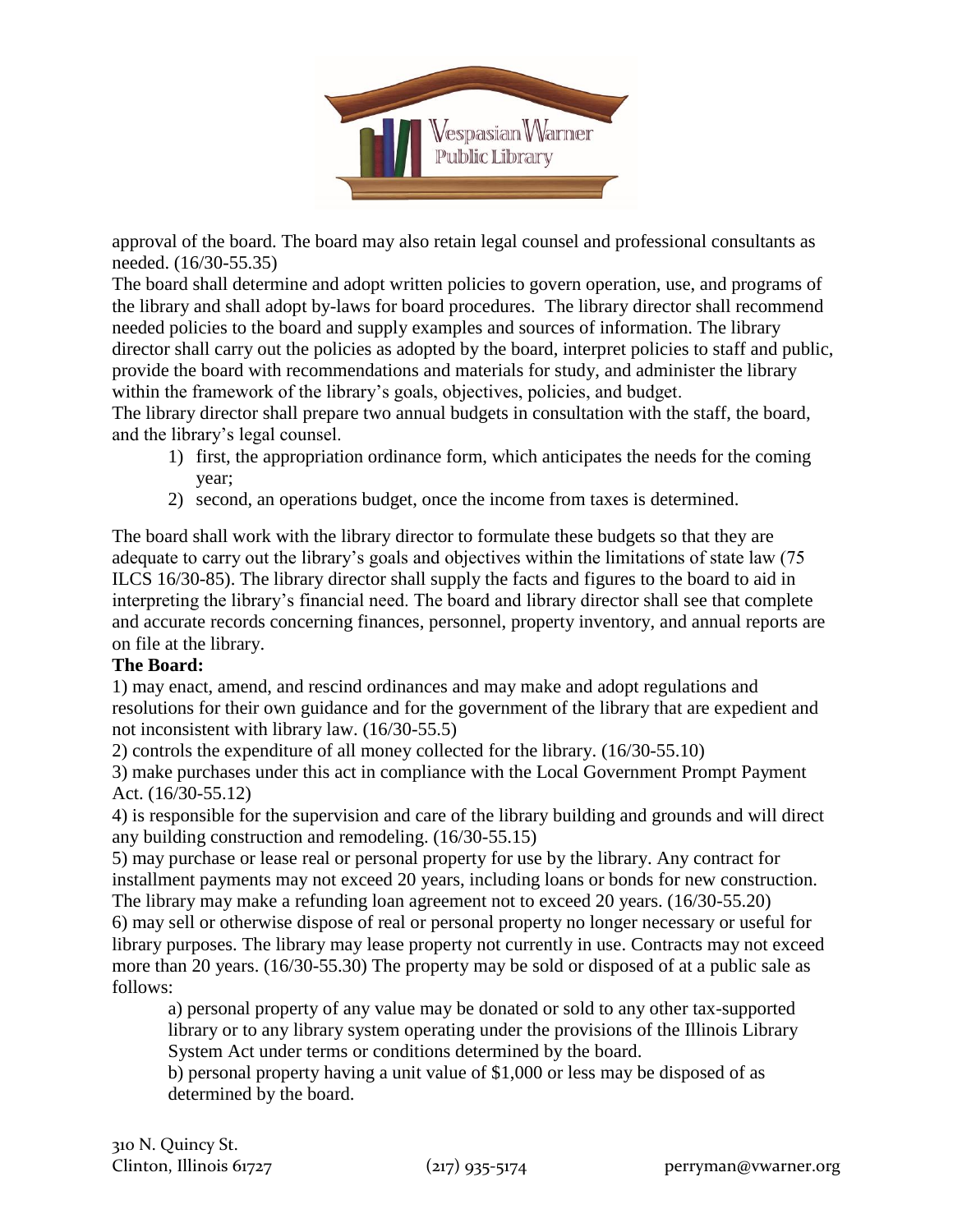

c) personal property having a value of more than \$1,000 but less than \$2,500 may be displayed at the library, and a public notice of its availability and the date and the terms of the proposed sale shall be posted.

d) in all other cases, the board shall publish notice of the availability and location of the real or personal property and the date and the terms of the proposed sale, giving the notice once each week for 2 successive weeks. The notice shall be published in one or more newspapers published within the district or, if there is no such newspaper, then at least once in a newspaper of general circulation in the district and published in the county that contains all or the larger portion of the district.

e) on the day of the sale, the board shall proceed with the sale and may sell the property for a price determined by the board or to the highest bidder. Where the board deems the bids inadequate, it may reject the bids and re-advertise the sale. (16/30-55.32)

7) may contract with public or private entities for the purposes of providing or receiving library services. The contract must maintain equity of cost for services to non-residents. (Charges for such service should be comparable to costs for library district residents.) The contract for services to non-residents should include a statement that the contracting party is financially responsible for the loss or damage to any library materials provided to non-residents under the contract. (16/30-55.40)

8) may contract with other libraries to provide a common library or joint services. (16/30-55.45) 9) may enter into contracts and may take title to any property acquired by it for library purposes. (16/30-55.50)

10) may exclude from the use of the library any person who violates library policy. (16/30- 55.55)

11) may offer library services to people residing outside the district. (16/30-55.60)

12) may conduct programs to encourage the addition to the district of adjacent areas without local tax-supported library service and may spend funds for this purpose. (16/30-55.65)

13) may provide, by ordinance, fines and penalties for injury to any book or other library material or to any real or personal property belonging to or in the custody of the library and for failure to return any book or other material or personal property belonging to or in the custody of the library. (16/30-55.70)

14) shall invest funds in accordance with the Public Funds Investment Act. (16/30-55.75) 15) may exercise the power of eminent domain in accordance with the Eminent Domain Act. (16/30-55.80 & 16/30-55.82)

16) may accumulate and set apart as reserve funds portions of the unexpended balances of the proceeds received from taxes or other sources, for the purpose of providing self-insurance against liabilities of the district. (16/30-55.85)

17) may join the district and its employees or trustees as a member or members of the Illinois Library Association and the American Library Association or any nonprofit, nonpolitical group whose purpose improves library service and/or the skills of library staff as they relate to their position(s). The board may provide for the payment of membership dues, fees, and assessments to the associations. (16/30-55.90)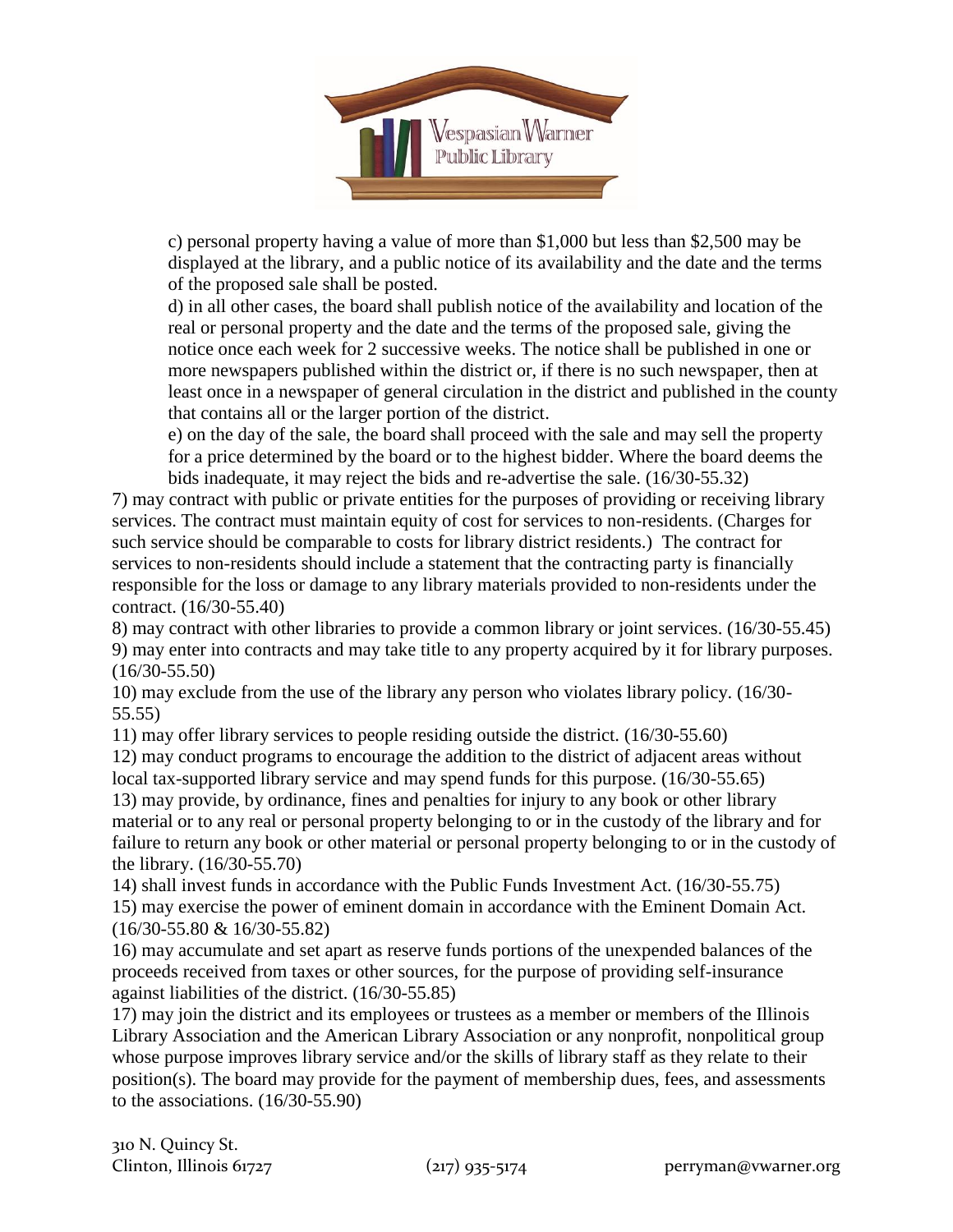

18) may participate in maintaining a historical museum or library located in the district. (16/30- 55.100)

19) shall adopt and review, at least every two years, a resolution for the selection of library materials and the use of library materials and facilities. No employee may be disciplined or dismissed for the selection of library materials when the selection is made in good faith and in accordance with the resolution required to be adopted under this section. (16/30-60)

20) On or before September 1 of each year, shall prepare a written report for the past fiscal year. The secretary shall file certified copies of the report on or before the due date with the Illinois State Librarian and in the library or libraries operated by the district, where the report shall be available for public inspection. The report shall include the following:

a) the audit of the secretary and the secretary's records,

b) a statement as to any change in the limits and boundaries of the district,

c) a statement as to property of any type acquired by the district by purchase, legacy, gift, or otherwise,

d) a statements as to the amount of accumulations and the reasons for the accumulations,

e) a statement as to any outstanding liabilities, including those for bonds still outstanding, and

f) any other pertinent information requested by the Illinois State Librarian.

g) where the dissolution of the district has been approved, the board shall prepare a final report. (16/30-65)

Goals, Needs, Evaluation and Communications : It shall be the duty of the board to determine the goals and objectives of the library and the methods of meeting them, to review the goals and objectives annually, and to evalutate progress. The library director shall provide assistance and direction in setting goals and objectives and in determining means of evaluation. The board shall relate the library and its programs to the community and its needs through systematic study of the community and through systematic analysis of library serviece. The library director shall participate fully in this process and prepare regualr reports on current progress and future needs. The board is responsible to seeing that the public understands the objectives and goals of the library. It is also responsible for promoting good public relations whenever and wherever possible, to encourage use of the library, to inform the public of library programs, and to obtain citizen support for library development. The library direcotr handles the details of the communications program. The library director or his or her designee will use various platforms to communicate with the public including, but not limited to, local media outlets, social media, and the library's website.

**Website** : In accordance with state law, the libaray will maintain a website. This website will list the library's contact information, hours, board and financial infromation, and upcoming events.

**Social Media** : Only library supervisors will be able to post on the library's social media accounts. Any posts must align with the library's mission and core values.